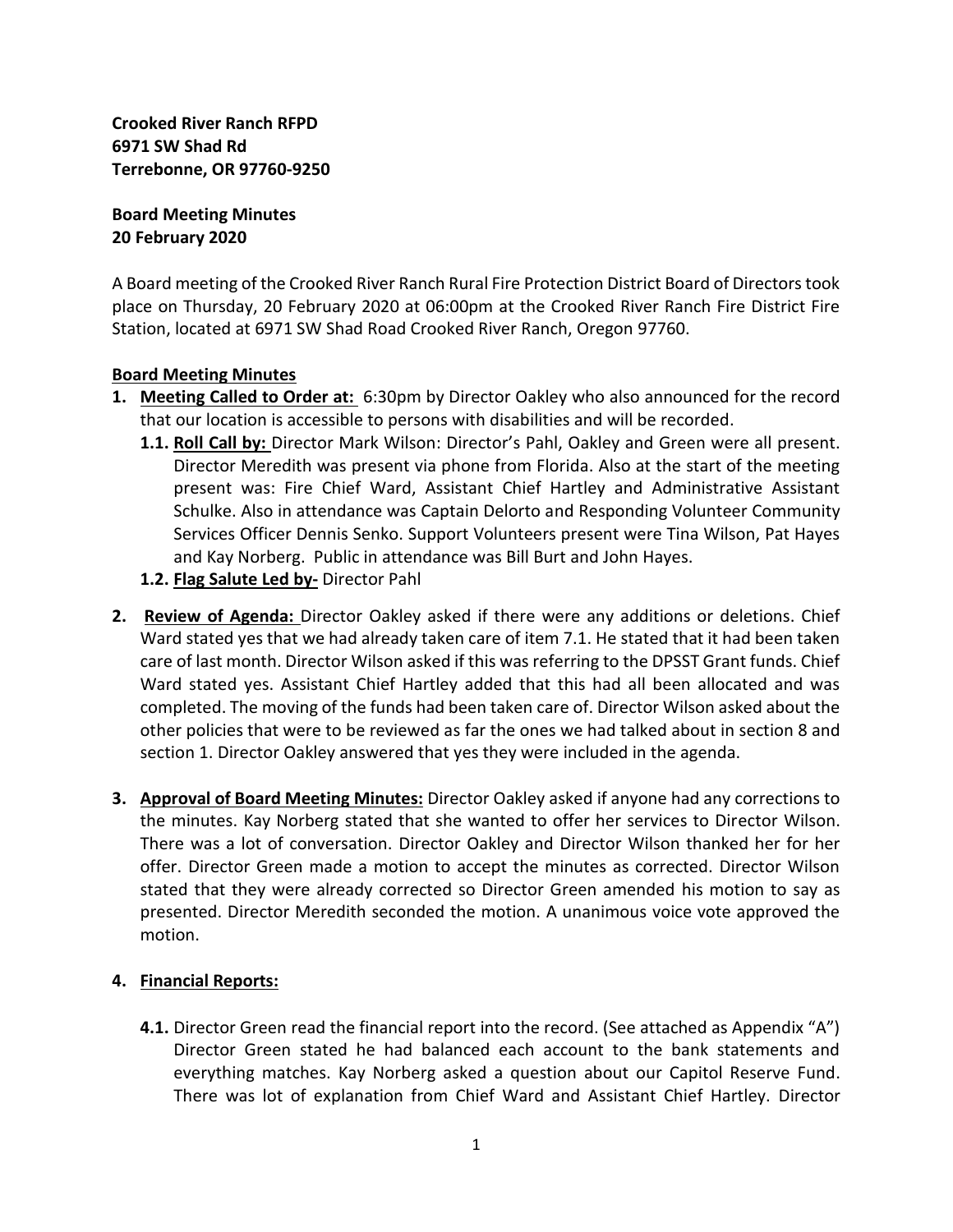Oakley asked if there were any other questions or comments on the financial reports. Director Wilson asked about an item on the Payable invoice detail under Freightliner that it looks like we have a credit for \$1294.05 but it says paid next to it even though it is showing as a credit. Assistant Chief Hartley stated that there was an error of paying the bill twice and that this was to remove the double payment out of our system. Director Wilson asked if it was a book keeping error and Assistant Chief Hartley stated yes. Director Wilson then asked about another one he had seen which was under Your Care for a physical on the bottom page where there is a split between the lines that there is a physical that does not show a person's name for who it was for. Director Green stated he had checked that and it was good. Director Oakley then asked about Swift Steel 1  $\frac{1}{2}$ by 1 ½ stakes and that they had spelled stakes like a piece of meat steak. Director Oakley then asked if there were any other comments. Director Pahl made a motion to approve the January Financial Reports as presented. Director Wilson instructed Director Meredith to go ahead so Director Meredith seconded the motion. A unanimous voice vote approved the motion.

- **4.2.** Board Members to sign checks in March on the 9<sup>th</sup> and the 25<sup>th</sup>. Monday the 9<sup>th</sup>. Director Oakley clarified that Director Pahl would be on the 9<sup>th</sup> and Director Meredith would be on the 25<sup>th</sup>.
- **5. Comments from the Public on current meeting agenda:** Director Oakley asked if there were any comments. No comments

### **6. Unfinished Business:**

**6.1.** Anti-harassment Policy: Director Oakley asked this to be presented by Director Pahl. He stated in the packets we have the new policy 8.1 A; B; C; D and E. Director Oakley asked if all of these were for the anti-harassment policy and Director Pahl confirmed that is the case that these all are included in the policy. He then named off each section as titled. A, being Equal Opportunity; B. being the Anti-harassment; C. being the Immigration and Naturalization ; D. being Violence in the Workplace; and E. being the Anti-Bullying. Director Pahl stated these were for the Boards consideration and with the recommendation for being approved. Director Green stated he had talked with Director Wilson on 8.1 C there was a 2.B that had an extra "and". Director Wilson stated that when he had broken up the subtitles to label them he had neglected to remove the "and" words from between them as well as taking off the semicolon. Director Wilson stated he had also proposed a signature sheet previously and showed a copy to the group. He stated this would make the process uniform and would be easily amended in the future without having to change a bunch of stuff to amend a policy. Director Oakley asked if we needed to vote on these policies. Director Wilson and Pahl both stated yes. Director Oakley then asked if there was any more discussion on the policies as presented. Director Pahl stated there was no discussion. Director Green made a motion to accept the Antiharassment policy numbers 8.1A; 8.1B; 8.1C; 8.1D and 8.1E. Director Meredith seconded the motion. A unanimous voice vote passed the motion. Director Pahl asked Director Wilson to fix the error Director Green had pointed out and Director Wilson stated he would. Director Oakley then stated she would like to float item 7.2 and that we could move into item 7.3 to discuss Board Workshop to review Board policies. Director Wilson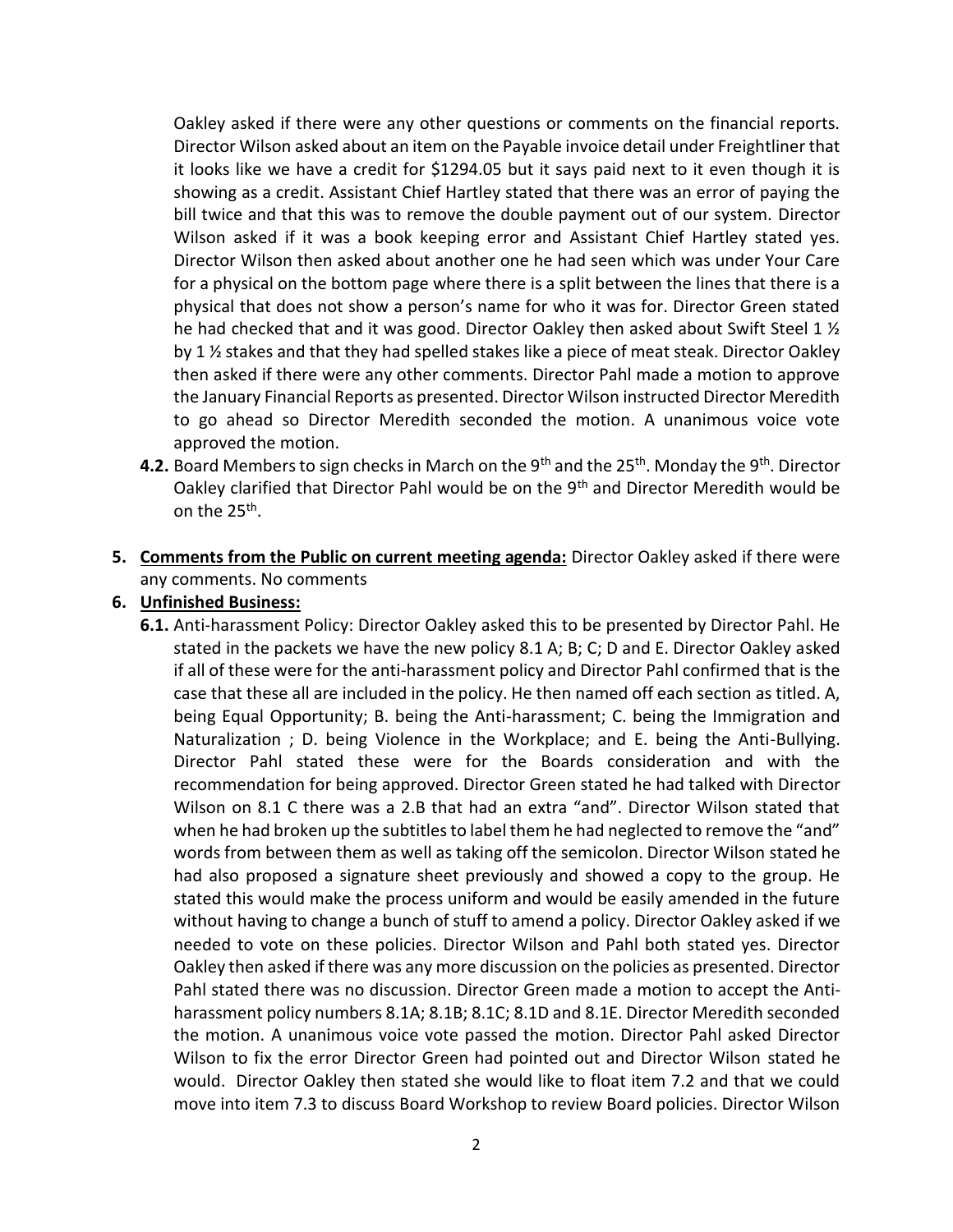asked if we were going to complete items still in section 6. Director Oakley apologized and moved back to the next item in section 6.

- **6.2.** PERS for Volunteers: Director Wilson wanted to finish the subject and to clarify that any Volunteer that is getting a stipend is now enrolled in the PERS system and then asked how it works for anyone not employed by a PERS employer outside of here, does money go into an account for them. Chief Ward stated only if they meet the requirements. He then explained the program in detail. Director Wilson asked how he is going to track the actual call hours. Chief Ward stated they would use the run report and Assistant Chief Hartley stated it would be tracked by the unit they are assigned to and it is back in quarters available. Director Pahl asked if there could be a possibility of us taking a hit at the end of the year for someone who works elsewhere. Chief Ward stated that those people would be getting it paid throughout the year Assistant Chief Hartley stated that if someone is already a PERS employee elsewhere and they have made it past their 6 months and are now earning their PERS, if they don't tell us PERS will tell us, and then we would know to make the contributions. Director Green stated if they had made their criteria, he wanted to make sure we had a backup besides ourselves. Director Oakley asked if that answered the questions Director Wilson had and if it covered the other item about going backwards. Director Wilson stated yes it answered all those questions except about the going backwards pay for anyone who has already been a PERS employee before this time of how are we paying that. Assistant Chief Hartley stated for the people it effected back the two years it amounted to about \$1200.00. PERS had submitted that invoice to us and they paid it.
- **6.3.** PERS 6% makeup plan for employees: *This was not discussed.*
- **6.4.** FLSA Director Wilson asked about the paperwork he had found on the desk about WHD Department of Labor labeled fact sheet 17A and he had a copy of fact sheet 8 and is the one he had found. Chief Ward stated he had called them again and they provided him with this sheet dated January 2020. Director Wilson stated he had the sheet that specifically said information about small departments and you have to have more than 5 fire fighting employees. Chief Ward stated that the sheet must be very old because the lady he talked to said to him you pay no matter what. All first responders get paid FLSA. Director Wilson asked if what Chief Ward is saying, is they had done away with the exception of small departments and Chief Ward replied yes. Director Wilson stated he was looking at ways to save money to allow us to hire more people and that is why he was researching this.

### **7. New Business:**

- **7.1.** Discussion / Approval to move funds from Capitol Fund to General Fund to complete training grounds project- Fire Chief Ward (This was removed from the agenda due to it being completed last month.)
- **7.2.** Review of Section 1 of Board policies- Director Oakley *This was no discussed.*
- **7.3.** Discussion on scheduling quarterly Workshops to review Board Policies: Director Oakley stated that Director Pahl had brought this up a while back, and she had talked about doing them in sections or do one at each meeting. Director Pahl stated he would like to see a quarterly Workshop. A discussion ensued by all with it being decided the last Friday of the month of March being the  $27<sup>th</sup>$  at 6:30 pm would work. Director Oakley questioned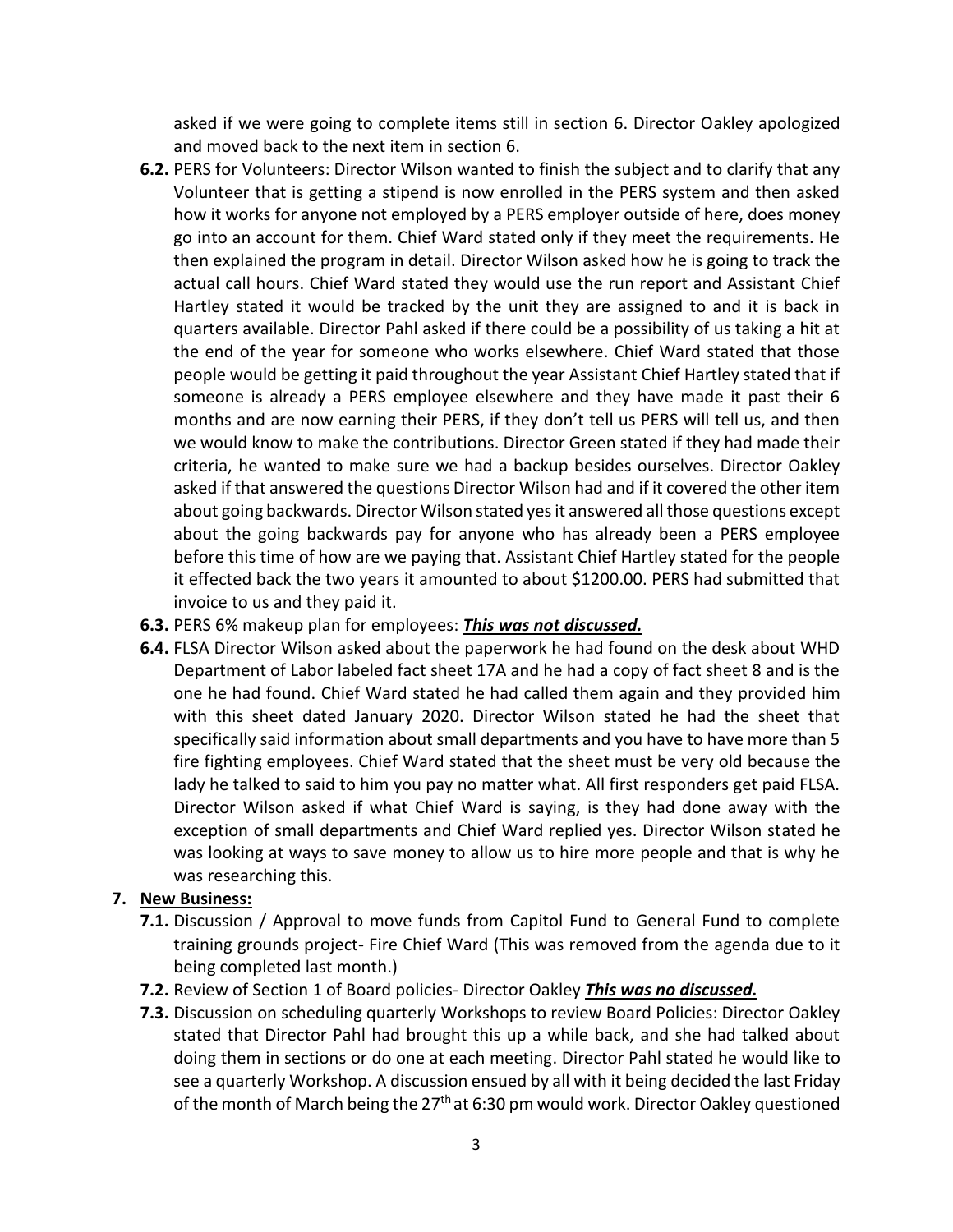since we are going to start the quarterly Workshops on these, do we want to try to review Policy 1 tonight. Director Wilson stated that he and Director Pahl had reviewed this one and it was more just a format change with no language change. This would be an easy one to sign off and Director Pahl stated he agreed that there were no changes to be made it was merely formatting of it. Director Oakley asked if Director Wilson was planning on using this same format on all of them going forward. Director Wilson stated that he was and explained. There was a lot of discussion between all the Board and Administrative Assistant Schulke with Support Volunteer Kay Norberg adding information from the previous Board experience. Director Pahl stated we should just take the policies to the workshop. Director Oakley stated we will discuss the policies and cover the formatting as well in the Workshop. Director Green agreed he was fine with discussing in the Workshop. Director Pahl stated to make a note of discussing policies 1; 3; 4; 10 and 12. This will happen on the 27<sup>th</sup> of March at 6:30 pm. Administrative Assistant Schulke asked if Director Wilson was going to be doing the whole thing or if she would be doing it. Director Green asked her if she meant making changes. She replied yes. Director Wilson stated he was planning on doing it by typing it all up and she would be in charge of putting it in the book. Director Green stated it sounded like Director Wilson was volunteering for the task. Assistant Chief Hartley stated they were not used to doing it that way and it is a change for them. Administrative Assistant Schulke stated she needed the clarification.

- **8. Fire Chiefs Report:** (See attached as Appendix B) He added a couple things,
	- Open house would be on the 25<sup>th</sup> and he will be checking into a car seat clinic along with the boat inspection.
	- Saturday will be the burning the limb dump and will be starting very
	- Administrative Assistant Schulke questioned Director Pahl about if the Sheriff's office would be doing the boat inspection on the 25<sup>th</sup> of April. Director Pahl confirmed yes would.
- **9. Operations Report:** (See attached as Appendix C) Assistant Chief Hartley stated the Zoll monitors were in service. He added they are prepared for a new computer dispatching software in some of the iPad's in the apparatus and they have been training on it and it will go live on the 3<sup>rd</sup> of March. Director Pahl thanked him for putting in last year's call information on the form for comparison.

# **10. Correspondence and Recognitions:**

- Director Oakley stated the correspondence she had was about training classes one of which is budget training on "Budget Law" in Redmond on March 5th.
- Director Pahl asked if we had Budget Committee members yet. (Unable to hear on recording an answer from anyone.)
- Director Oakley brought up another training titled "Board Duties and Responsibilities" on March  $18<sup>th</sup>$  with a dinner at 5:30 p.m. and the training starting at 6:00 p.m. located at the fire department in Jefferson County. Director Wilson stated there was nothing in the box in the lobby and he had a received an email at 10:00 a.m. this morning. It was from Sloan Delorto who is from Streamline which is our webpage company. The email is referencing an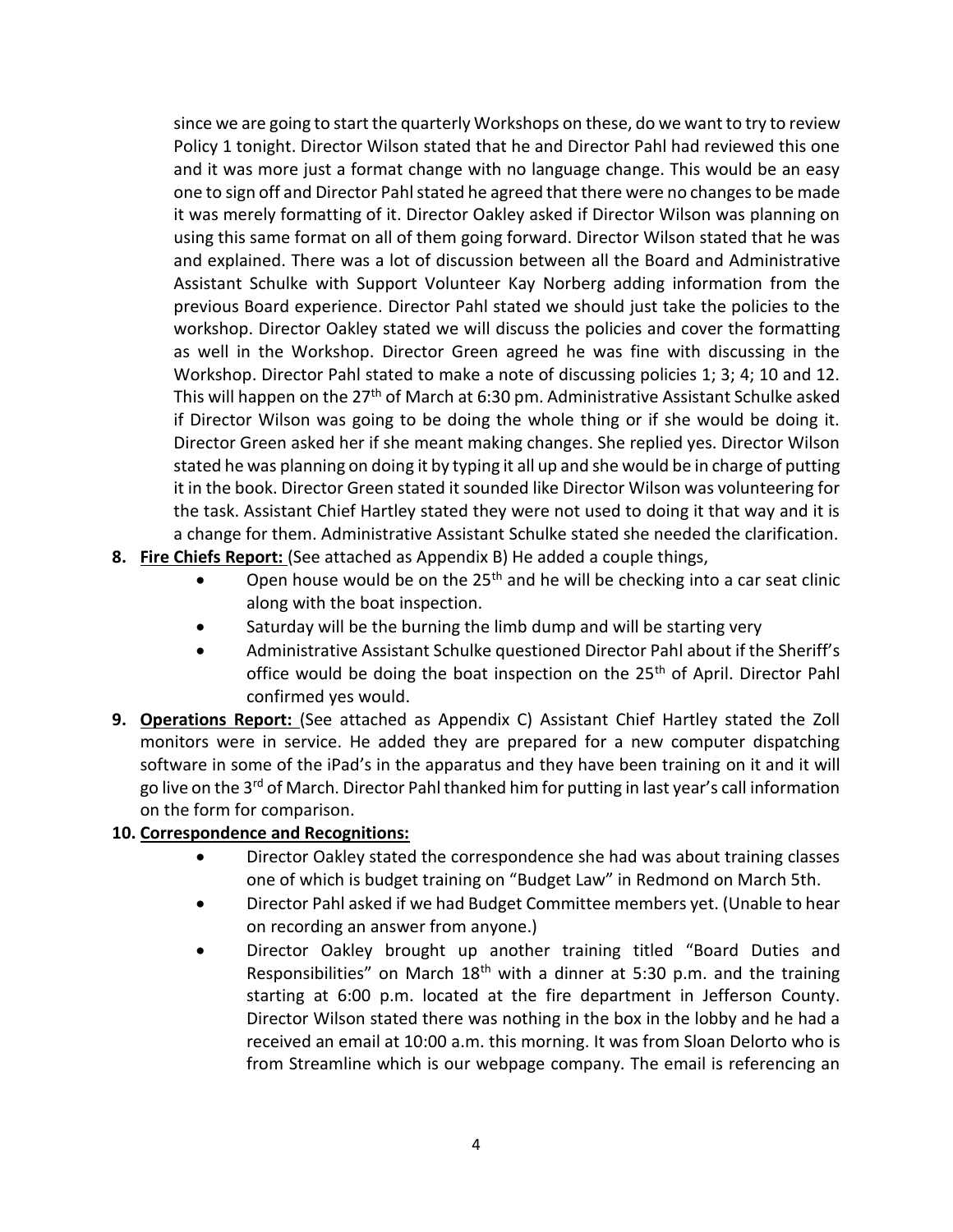upcoming webinar titled "Engage your community" and Director Wilson read the rest of the email to the group.

**11. Comments / Questions:** Director Oakley asked if there was any comments or questions from the public in regard to next month's agenda. Support Volunteer Tina Wilson asked if there was any information on the LOSAP. She stated that she had been questioned from Angela and Todd Nace if she knew anything more after telling them about the meeting last month that Assistant Chief Hartley stated he was working on it. Chief Ward stated all they need to do is come see us because he has the paperwork once it leaves our hands we have nothing to do with it. Support Volunteer Tina Wilson stated again that Assistant Chief Hartley was still working on the allocated amounts. Both Chief Ward and Assistant Chief Hartley stated that was all completed and that they now need to talk to Valic. Director Wilson asked as a former Volunteer not a Board Member, do we as Volunteers get an accounting of what was put in their accounts on behalf of the District. Chief Ward stated we should have gotten statements. Director Wilson stated that the Volunteers never received anything from the District or Valic. Chief Ward repeated the statement would come from Valic. Director Wilson stated he was not talking about statements from Valic, he is questioning the deposit amounts from the District into the system using the matrix. Assistant Chief Hartley stated that they had put a letter stating 'Thank you for your service and you made your LOSAP' and how much the amount was. He added that there had been an individual letter in an envelope to each person and they were placed into their mailbox. Director Wilson asked Director Green if he had ever seen those letters. Director Green stated he had never seen one of those letters. Director Wilson stated he did remember one letter that Assistant Chief Hartley had handed out at a drill night and he has that letter but no other information about LOSAP funds. Director Wilson then commented former Volunteers were looking to find out what was being put in on their behalf and referred to Chief Ward about the meeting they had previously, referencing the incorrect information and mentioned seniority was incorrect. Assistant Chief Hartley questioned if Director Wilson was asking for information in regards to what he personally had received. Director Wilson stated that there should be a list of what everyone had received individually. Director Green stated he had just received a statement from Valic and it was the first one he had ever seen. Chief Ward then stated that if an individual did not fill out everything with Valic and finish it then that the money is just sitting there. Director Green had talked with Valic, he said they had only received part of the information that he had sat in a meeting and filled out. The person came back a second time and the funds did not go into the funds he had chosen and they went into a cash fund which is very low risk as to what he had chosen for higher risk but they have just been sitting there doing very little. He again stated that he never received anything from Valic and that he was not listed as a member. He filled out the paperwork he just received from Chief Ward and sent it in via fax and Valic replied to him and sent him his first statement showing his money is sitting in a savings account rather than in the growth funds he had chosen. Director Wilson stated he had just received an email at 5:50 p.m. from Jennifer of Valic of an email that she had cc'd him on that was sent to Genoa of OFDDA back on November  $12<sup>th</sup>$ . The email referred to an email talking about being a former Volunteer and now being a Board member. Director Wilson asked Director Green if he had questioned them about it. Director Wilson stated it sounded like they were still trying to find things out. Director Wilson then asked the question of if we went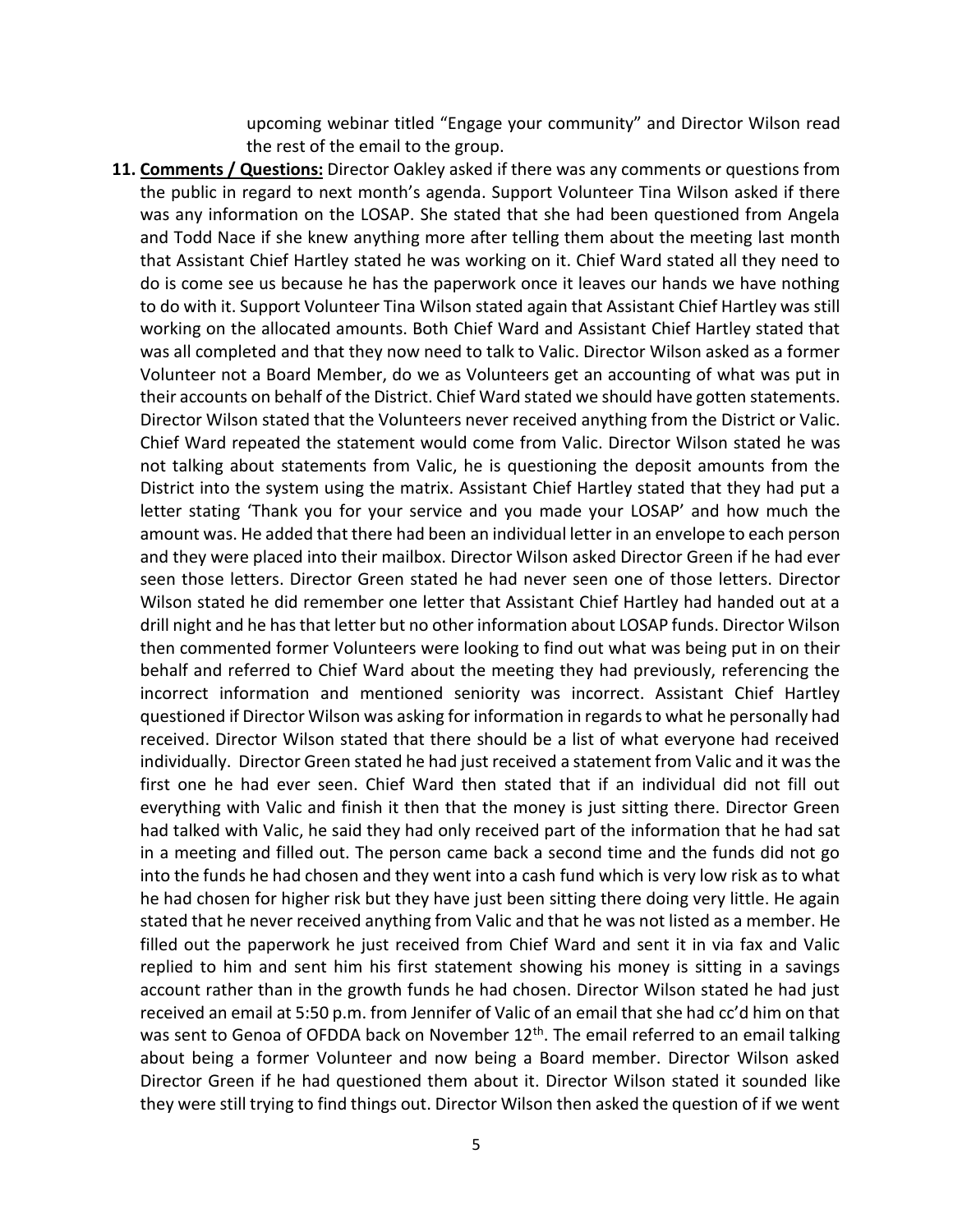back to stipends then why keep the LOSAP. Chief Ward stated that the Stipend money was going to run out in the next year or so. Director Wilson stated that we budget \$10,000.00 for LOSAP and now it could be allocated back to stipends and explained the only reason they had gotten rid of the system was they were in violation of the law and we had to get rid of it. Director Wilson asked why not just get rid of LOSAP. Director Green stated his vote would be to have nothing to do with Valic. Director Wilson asked Chief Ward if he disagreed with him that the stipend program is a whole lot easier to deal with than LOSAP. Chief Ward replied yes he thinks stipends is easier. Assistant Chief Hartley stated we have no decision on who the vendor is that OFDDA picks for the financial institution to handle the funds. Director Green stated it was up to the Volunteers to what they preferred since when the stipend grant money runs out, there is no money. Chief Ward stated stipend money is going to be a lot smaller, Director Green agreed but stated the LOSAP money is no different, as far as an incentive and since we found a way to use stipends legally. Director Wilson again stated that the \$10,000.00 could be used towards stipends. Director Green stated maybe the Volunteers have something different to do. Support Volunteer Tina Wilson asked when the money will be sent in to the LOSAP account for this year. Assistant Chief Hartley stated the check has already has been sent in to OFDDA. She asked if it was in this month's budget then. Assistant Chief Hartley and Director Green both said it was in last month's budget. Director Green said he remembered seeing it and Assistant Chief Hartley stated the check went to OFDDA. Volunteer Coordinator Dennis Senko stated that the money was not in the LOSAP program because he just checked his account and it was not there. Administrative Assistant Schulke stated they may have just gotten the check last week so it may not have been deposited yet. Chief Ward stated OFDDA gets the check and then it has to go to Valic. Dennis stated he had 32% interest in January and there was no additional money but it would be nice to get it in a timely fashion to take advantage of the market changes. Chief Ward stated that once we send the check we have no control over it. Director Wilson asked about a form being filled out and then the check is cut using the information for who gets how much money into their account. Assistant Chief Hartley stated yes and the check was written on 15<sup>th</sup> February. Support Volunteer Tina Wilson then stated that was the answer she was looking for of when the check was written and the money is not out of our budget. There was a lot of conversation between Director Green, Administrative Assistant Schulke and Assistant Chief Hartley as to when the money came out of the account. It was decided it would show up on the financials at the March meeting. Chief Ward then stated again to have any former Volunteers come to him to get the paperwork to obtain any money they have in the account. Director Oakley asked if there were any questions about this meeting's agenda. Then asked if the Chief and staff had any questions or comments. She then asked for questions from the Volunteers. Support Volunteer Tina Wilson asked if we have started on Easter yet. Assistant Chief Hartley stated he believes there is an Association meeting coming up saying he needs to look at his calendar. Director Oakley asked if there were any questions from the Board. Director Wilson stated he had one little item from when he, Director Green, Administrative Assistant Schulke and Assistant Chief Hartley were in signing checks Amazon came up and he asked if we could just buy a one year subscription because it is cheaper than paying \$13.00 once a month. Administrative Assistant Schulke stated she would look into it. Chief Ward stated they could. Administrative Assistant Schulke asked if everyone would be at the meeting next month.